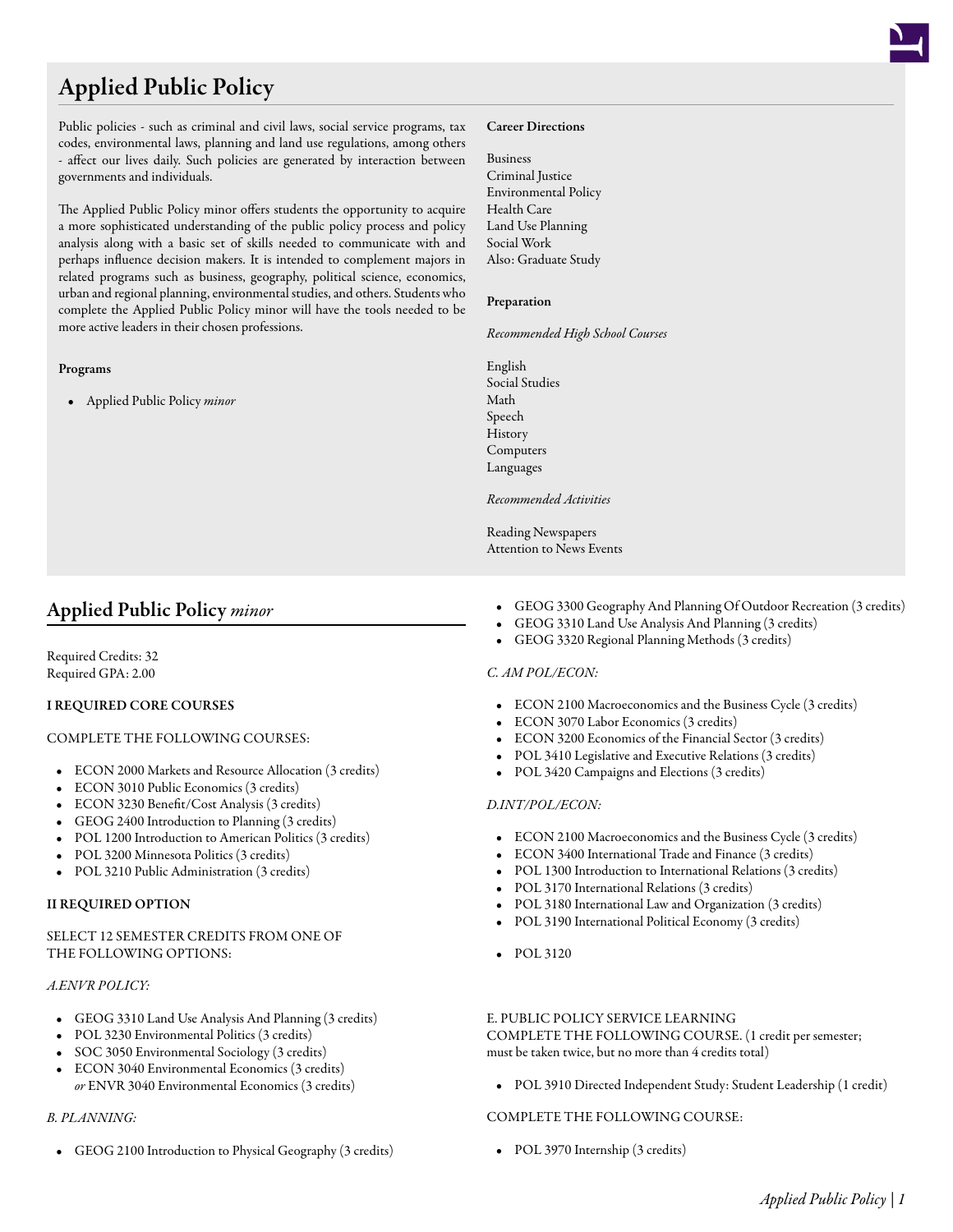# Economics Courses

# ECON 1500 Historical Development of the Mixed Economy (3 credits)

Examines the origins and developments of the mixed economy, identifying its key institutions and their evolution. Differences in the historical experiences of different regions/nations are explored, as is the availability of alternative economic systems. Liberal Education Goal Area 8.

# ECON 2000 Markets and Resource Allocation (3 credits)

Develops microeconomic principles to explain and evaluate markets as mechanisms to signal buyers preferences and induce suppliers' response. Considers the origin and historical development of market economies as well as theory. Liberal Education Goal Areas 5 and 9.

# ECON 2100 Macroeconomics and the Business Cycle (3 credits)

Develops macroeconomic concepts to explore the determination of aggregate output, employment, and the price level in modern mixed economies. The interaction between the financial sector and commodity markets and the potential of monetary and fiscal policy to guide the course of the macro economy are also explored. Prerequisite: ECON 2000 or consent of instructor. Liberal Education Goal Area 5.

#### ECON 2150 Interdependence of the Hawaiian Economy and the Environment: Field Projects (1-3 credits)

Economic concepts and techniques in environmental valuation, sustainable development, and green accounting based on the report "Environmental Valuation and the Hawaiian Economy." Interconnection of the Hawaiian economy and environment through investigation of major environmental issues such as the role of forests, water quality and quantity, coral reef ecosystems, extractive activities versus eco-tourism, and invasive species. Direct observation of investment efforts toward achieving sustainability.

ECON 2925 People and the Environment - Economic Perspective (3 credits) This course is a module linked to the interdisciplinary environmental issues course, People and the Environment. It is an integrative study of the natural, social, value-based, and citizen-action contexts for environmental awareness. The disciplinary component surveys economic approaches to and institutional settings for environmental decision making, including our behaviors as consumers and producers. Interdisciplinary perspectives are evaluated in light of different concepts of social well being, including economic efficiency, equity, and sustainability. Liberal Education Goal Area 10.

# ECON 3010 Public Economics (3 credits)

Examines the rationale of public provision of selected goods and services and compares alternative tax structures in terms of their effects on the rest of the economy and their capacity for financing government expenditures. The effects of the political process on taxes and spending and selected topics in intergovernmental fiscal relations are also considered. Prerequisites: ECON 2000 and ECON 2100.

# ECON 3040 Environmental Economics (3 credits)

Examines environmental problems as consequence of market's failure to accurately value environmental resources. Alternative private and public policies are examined in terms of their effectiveness in improving the efficiency and equity with which water, air and other resources are allocated. Prerequisite: ECON 2000 or consent of instructor. Also offered under ENVR 3040.

# ECON 3070 Labor Economics (3 credits)

Analyzes structure and operation of labor markets as a background to exploring issues and topics related to collective bargaining and public policy. The impact of technological and institutional change on labor markets is considered. Prerequisite: ECON 2000 or consent of instructor.

# ECON 3200 Economics of the Financial Sector (3 credits)

Looks at the operation of intermediaries and securities markets to allocate financial capital and price financial assets. The role of the central bank and related agencies in guiding the financial sector and influencing the macroeconomy are considered. Prerequisites: ECON 2000 and ECON 2100 or consent of instructor.

#### ECON 3230 Benefit/Cost Analysis (3 credits)

Develops the theoretical base of benefit/cost analysis in reviewing public investment projects and examines the application of this tool by specific agencies. Emphasis on the meaning and treatment of risk in policy analysis. Prerequisite: ECON 2000 or consent of instructor.

#### ECON 3400 International Trade and Finance (3 credits)

The origins and effects of trade and capital flows. The role of international financial markets in influencing trade flows and international investment. Prerequisite: ECON 2000.

# ECON 3700 Current Economic Topics (1-3 credits)

Customized course providing in-depth investigation of a current issue of theory or policy. Content and credits may vary. Prerequisites: ECON 2000 and ECON 2100.

# ECON 4000 Microeconomic Decisions (3 credits)

Individual decision making of households and firms. Resource allocation via market exchange in alternative market structures. Prerequisites: ECON 2000 and ECON 2300 or consent of instructor.

#### ECON 4100 Macroeconomic Growth and Fluctuations (3 credits)

Examines the sources of economic growth and cyclical fluctuations in a market economy, techniques for forecasting economic activity, and the potential for policy to improve performance. Prerequisites: ECON 2000 and ECON 2100 or consent of instructor.

#### ECON 4920 Directed Group Study: Capstone Experience I (4 credits)

Investigates advanced topics in micro and macro alternating years. Students are responsible for considerable out-of-class research and in-class presentations. Note: An appropriate internship may substitute for ECON 4920 in the major with department's permission. Prerequisites: ECON 4000 and ECON 4100, or consent of instructor.

# All-University Courses

The course numbers listed below, not always included in the semester class schedule, may be registered for by consent of the advisor, instructor, or department chair, or may be assigned by the department when warranted. Individual registration requires previous arrangement by the student and the completion of any required form or planning outline as well as any prerequisites.

1910, 2910, 3910, 4910 DIRECTED INDEPENDENT STUDY 1920, 2920, 3920, 4920 DIRECTED GROUP STUDY 1930, 2930, 3930, 4930 EXPERIMENTAL COURSE 1940, 2940, 3940, 4940 IN-SERVICE COURSE 1950, 2950, 3950, 4950 WORKSHOP, INSTITUTE, TOUR 1960, 2960, 3960, 4960 SPECIAL PURPOSE INSTRUCTION 1970, 2970, 3970, 4970 INTERNSHIP 1980, 2980, 3980, 4980 RESEARCH 1990, 2990, 3990, 4990 THESIS

# Environmental Studies Courses

# ENVR 2000 Introduction to Environmental Science (3 credits)

An introduction to environmental science emphasizing biological, physicalchemical and cross-cultural environmental social principles underlying major world environmental, political and economic issues; examination of the impacts of human activities and technology on global environmental and socioeconomic stability; application of critical thinking and working with graphic skills and lab-like data analysis related to global environmental, biological, physical-chemical, cultural, and socio-economic topics. Liberal Education Goal Areas 3 & 8.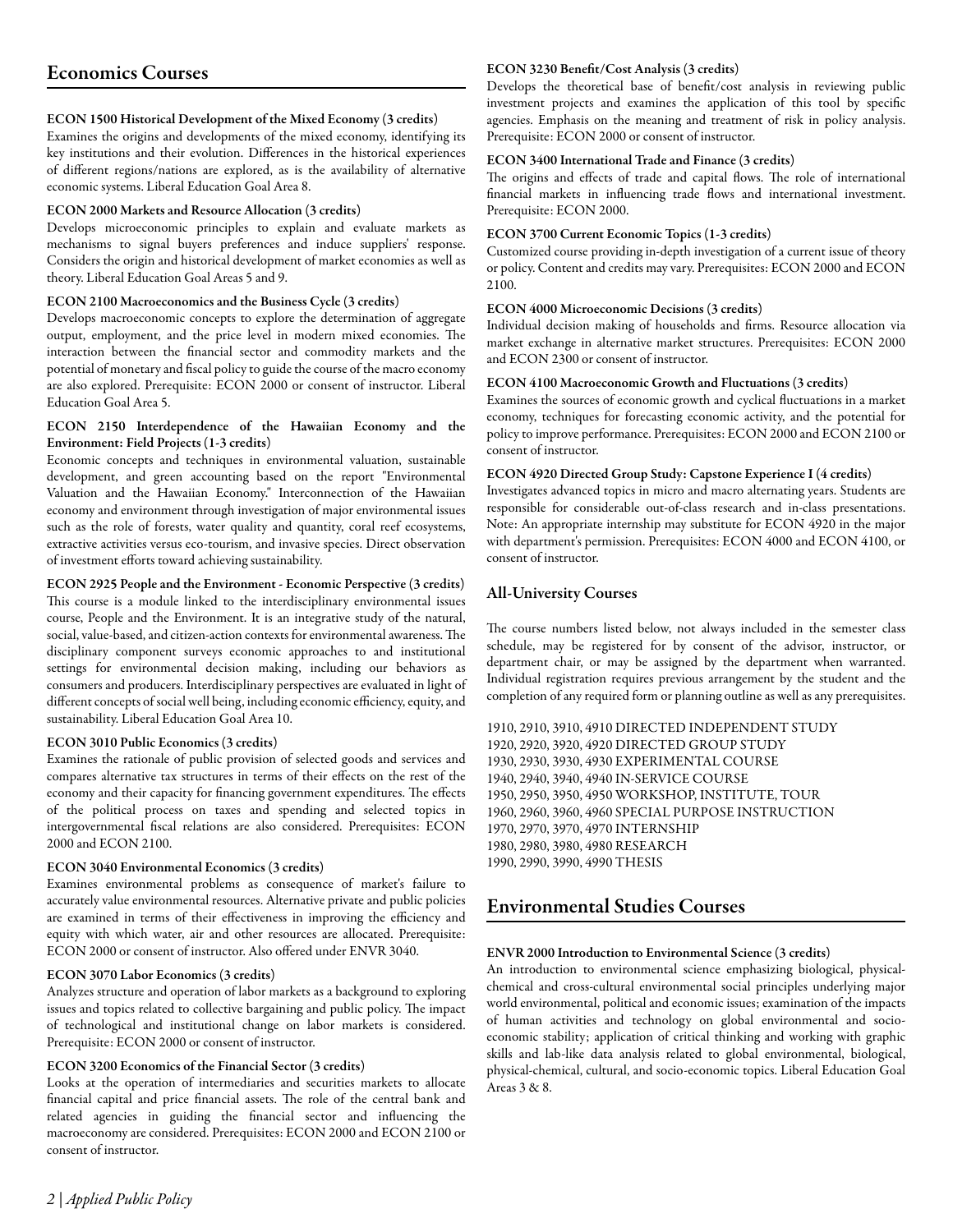# ENVR 2150 Wilderness Ethics: Projects for Environmental Field Programs (1-3 credits)

Major schools of thought on the meaning of wilderness, its importance to modern society, and implications for responsible citizenship. Notions of wilderness and wilderness ethics advanced by major authors, past and present. Wilderness policy in the United States and recommendations for revisions to the Wilderness Act. Relation of sustainability to wilderness protection and the benefits provided to society. Experiential learning by visiting key areas that meet certain criteria for wilderness and relation of these experiences to personal values, including ethical behavior in "wilderness" settings. Liberal Education Goal Area 9.

# ENVR 2925 People and the Environment - The Global Pollution Perspective (3 credits)

This course is a section of the interdisciplinary environmental issues course, People and the Environment. The focus of this course is to explore the scientific aspects of global pollution, including causes, effects, and solutions. Liberal Education Goal Area 10.

# ENVR 3040 Environmental Economics (3 credits)

Examines environmental problems as consequence of market's failure to accurately value environmental resources. Alternative private and public policies are examined in terms of their effectiveness in improving the efficiency and equity with which water, air, and other resources are allocated. Prerequisite: ECON 2000 or consent of instructor. Also offered under ECON 3040.

#### ENVR 3300 Environmental Management and Safety (3 credits)

Helps students pursuing environmental studies to develop environmental management skills required in both manufacturing and non-manufacturing businesses. Safe handling, transport, and storage of hazardous materials with respect to their physical and chemical nature, and application of regulatory requirements relevant to specific business and hazardous materials involved. Prerequisites: CHEM 1112 or CHEM 2212 or ENVR 2000 or GEOL 1110 or consent of instructor. May not be offered every year.

#### ENVR 3600 Environmental Justice and Sustainability (3 credits)

The ethical and moral dimensions of environmental choices. The legal, philosophical, political, and economic underpinnings of various theories of justice. A major focus is the inequitable distribution of environmental risks and the implications of policies that attempt to combat these risks. Prerequisite: ENVR 2000 or consent of instructor.

# ENVR 3840 Wetlands Ecology (3 credits)

Survey course develops a basic understanding of the terminology, classification, ecology, values, and conservation of wetlands. Covers wetland systems from around the world, with emphasis on wetlands in North America. Prerequisites: BIOL 1211 and BIOL 1212.

#### ENVR 3920 DGS: Seminar in Environmental Controversies (2 credits)

When taken as Environmental Controversies Seminar, the following description applies: Faculty and student presentations followed by group discussion of classic and current problems, and governmental policies/regulations. Prerequisite: ENVR 2000 or consent of instructor.

#### ENVR 4050 Geochemistry (3 credits)

Study of processes in the lithosphere, hydrosphere, and atmosphere; cycling of the elements; weathering; microbe-mineral interactions; nanoparticles; microscopic imaging. Prerequisites: CHEM 1112 or CHEM 2212 or ENVR 2000 or GEOL 1110 or consent of instructor.

# ENVR 4101 Environmental Chemistry (3 credits)

Intensive study of biogeochemical cycles of natural and man-made pollutants including transformations, transport, fate and persistence mechanisms. Environmental effects, long-term impacts, and methods of treatment/ prevention are discussed. Prerequisites: CHEM 1112 or CHEM 2212 of consent of instructor.

#### ENVR 4102 Environmental Chemistry II (3 credits)

Study of processes affecting behavior and fate of anthroprogenic and natural compounds in the atmosphere, soils, and water. Colloidal and surface phenomena, nanoprocesses, redox reactions, speciation, solubility, and complexation. Prerequisite: ENVR/CHEM 4101; GEOL 1110; and ENVR 2000 or consent of instructor.

#### ENVR 4200 Wastewater Treatment (3 credits)

Introduction to the operation of the principal methods and treatment processes of municipal and industrial wastewaters, and for the disposal of treated effluent and sludges, and other solid materials. Integration of fundamental principles of science with different aspects of sanitary technology. Prerequisites: BIOL 1212, CHEM 1112 or CHEM 2212, MATH 1170, or consent of instructor. BIOL 1212 is not required for Chemistry majors.

# ENVR 4210 Environmental Law and Policy (3 credits)

Overview of environmental laws, regulations, and policies. Prerequisite: Consent of instructor.

# ENVR 4220 Sampling and Analysis (4 credits)

Methods of sampling and analysis of air, water, soil and other environmental compartments will be described in lecture and experienced in laboratory session. The focus is on regulations and prescribed protocols for environmental field and lab work. Prerequisites: CHEM 1112 or CHEM 2212 or ENVR 2000 or GEOL 1110 or consent of instructor.

#### ENVR 4230 Air Pollution Technology (4 credits)

In depth overview of sources and types of air pollution, major environmental impacts, regulations, and technologies for control and clean up. Prerequisites: CHEM 1112 or CHEM 2212 or ENVR 2000 or GEOL 1110 or consent of instructor.

#### ENVR 4240 Waste Management (4 credits)

An overview of the solid and hazardous waste situation at the local, state, national and international levels. The focus on management will include a systems approach to prevention, and remediation of wastes. Prerequisites: CHEM 1112 or CHEM 2212 or ENVR 2000 or GEOL 1110 or consent of instructor.

# ENVR 4260 Risk Assessment and Auditing (3 credits)

Overview of human/environmental risk assessment methods and environmental auditing techniques, with a focus on regulatory compliance and case studies. Prerequisites: CHEM 1112 or CHEM 2212 or ENVR 2000 or GEOL 1110 or consent of instructor.

#### ENVR 4400 Environmental Microbiology (3 credits)

Fundamental aspects of microbiology as related to land production, environmental pollution and water quality control processes. The role of major groups of microbes as pollutants, as purifying agents, and as agents of biochemical changes, and ecological functions and importance of each group in the environment. Prerequisites: BIOL 1110 or BIOL 1120 or CHEM 1112 or CHEM 2212 or consent of instructor.

# ENVR 4500 Environmental Toxicology (4 credits)

An overview of major environmental pollutants, their transport, fate and toxicology. Pollutant effects studied from practical and theoretical focus on stress at various levels of biological organization. Prerequisites: BIOL 1212, BIOL 2610, and CHEM 1112 or CHEM 2212, or consent of instructor.

#### ENVR 4920 Directed Group Study: Senior Seminar (1 credit)

A series of 2 seminars (1 credit each) will explore 1) the environmental job market and graduate school opportunities (Fall), and 2) current environmental issues/literature (Spring). Prerequisites: Senior status; Environmental Studies major, and ENVR 3920.

#### ENVR 4970 Internship (3 credits)

Graded Satisfactory/Unsatisfactory only. Student internships may be either fulltime or part-time in a public or private agency appropriate to the degree objective. Internships consist of closely supervised periods of service that are arranged in advance of the course registration. Students should consult their advisor concerning prerequisites.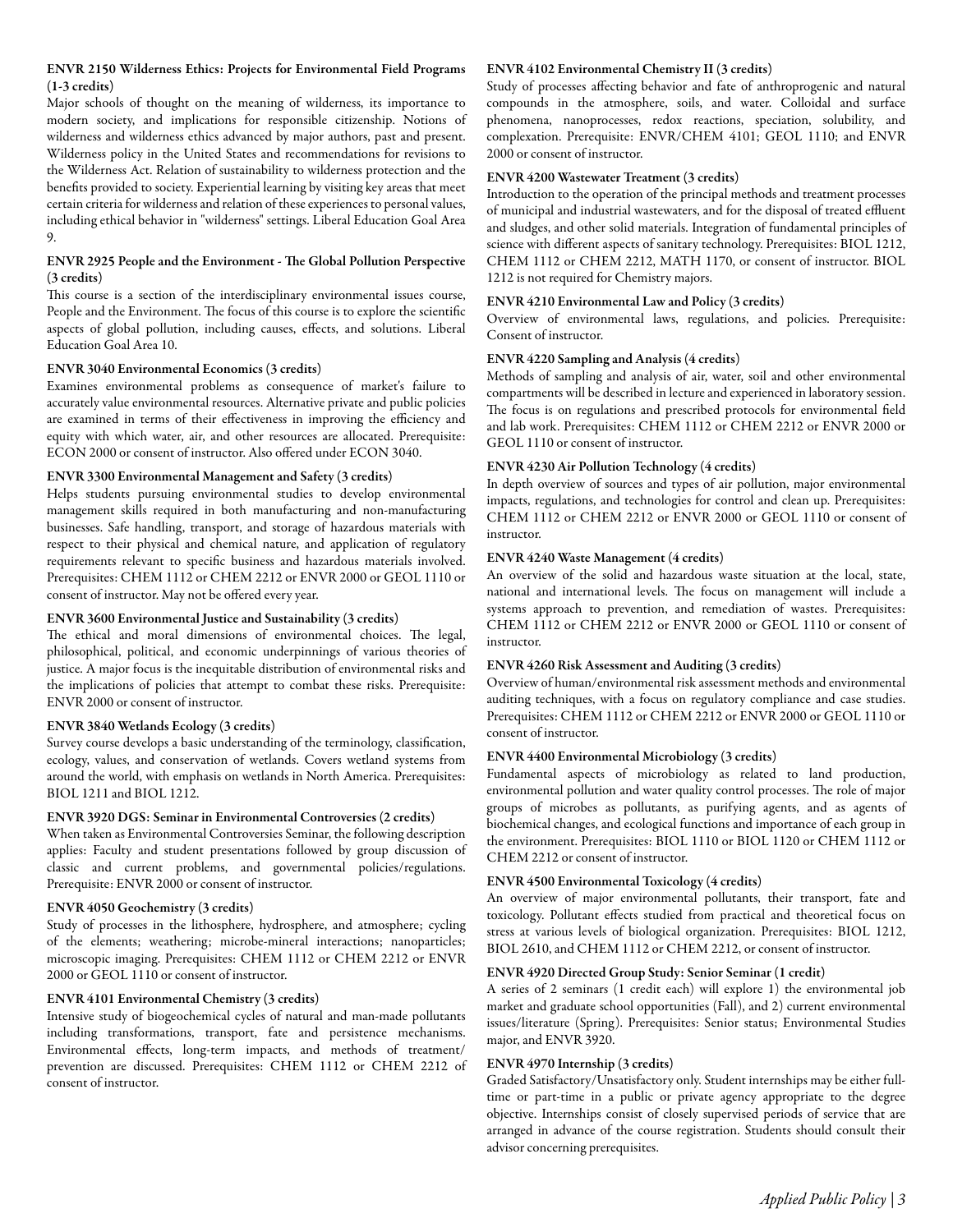#### ENVR 4990 Thesis (3 credits)

A thesis written by the student that reports extensive original research carried out by the student and demonstrates appropriate methodology and scholarship.

# All-University Courses

The course numbers listed below, not always included in the semester class schedule, may be registered for by consent of the advisor, instructor, or department chair, or may be assigned by the department when warranted. Individual registration requires previous arrangement by the student and the completion of any required form or planning outline as well as any prerequisites.

1910, 2910, 3910, 4910 DIRECTED INDEPENDENT STUDY 1920, 2920, 3920, 4920 DIRECTED GROUP STUDY 1930, 2930, 3930, 4930 EXPERIMENTAL COURSE 1940, 2940, 3940, 4940 IN-SERVICE COURSE 1950, 2950, 3950, 4950 WORKSHOP, INSTITUTE, TOUR 1960, 2960, 3960, 4960 SPECIAL PURPOSE INSTRUCTION 1970, 2970, 3970, 4970 INTERNSHIP 1980, 2980, 3980, 4980 RESEARCH 1990, 2990, 3990, 4990 THESIS

# Geography Courses

# GEOG 1224 Introduction to Map Use (3 credits)

This course is designed for the liberal education program and provides an introduction to common characteristics and use of map media. Topographic maps will be used for physical analysis as well as to discern cultural and economic features of landscapes. Thematic maps, their use and applications will be presented. Includes some study out-of-doors with map and compass. Liberal Education Goal Areas 5 & 11.

#### GEOG 1400 World Regional Geography (3 credits)

A survey of physical, cultural, and economic aspects of world regions. An introduction to how constituent parts of the world differ from one another in their associated resources, cultures and economics. Attention is given to the interrelationships, interdependencies, and associations that bind together the diverse communities of the world. Liberal Education Goal Areas 7 & 8.

#### GEOG 2100 Introduction to Physical Geography (3 credits)

This course is designed for the liberal education program and provides an introduction to spatial patterns derived from earth system processes. The course provides a systematic survey of land forms, weather and climate, soils and vegetation. This course utilizes a combination of in class discussion and laboratory-like exercises to investigate these topics. Liberal Education Goal Area 3.

#### GEOG 2200 Introduction to Human Geography (3 credits)

Emphasizes the study of geographical relationships and interactions of cultural, social, economic, ethnic, and political phenomena. Topical approach to population subgroups, religions, languages, urban and rural settlements, and other attributes of the cultural landscape. Liberal Education Goal Areas 7 & 8.

#### GEOG 2225 Aerial Photography And Remote Sensing (3 credits)

Development of understanding and skills necessary for interpreting air photos and remotely sensed images. Prerequisite: GEOG 1224.

# GEOG 2231 Geographic Information Systems (3 credits)

Geographic Information Systems (GIS) enable data that traditionally exist in maps or tables to be used in a computerized environment. This allows faster, more accurate, and more complex uses to be made of the information. The course addresses functional aspects of such systems and social and policy oriented implications of this approach to geographical analysis. Practical experience provided. Prerequisite: GEOG 1224 or consent of instructor.

#### GEOG 2232 Techniques In Geographic Information Systems (3 credits)

A hands on approach to understanding both raster and vector based Geographic Information Systems. Prerequisites: GEOG 1224, GEOG 2231, or consent of instructor.

#### GEOG 2300 Economic Geography (3 credits)

Spatial structure of world economic activities; agriculture, forestry, fishing, mining, industry and trade. Liberal Education Goal Area 5.

#### GEOG 2400 Introduction to Planning (3 credits)

This course is designed for the liberal education program and provides information on the background and fundamentals of the community planning process. Includes discussion of contemporary issues in physical, environmental and social planning. Emphasis is on the local and subregional levels. Liberal Education Goal Areas 5 & 9.

# GEOG 2500 Political Geography (3 credits)

This course utilizes "World Systems Theory" to investigate 1) theories of State formation and organization; 2) historical processes of imperialism, colonialism, and decolonization; 3) major issues of the emerging political economy; 4) historical and contemporary geopolitics; and 5) the political geography of everyday life.

GEOG 2925 People and the Environment: Geography Perspective (3 credits) An integrative study of the natural, social, value-based, and citizen-action contexts for environmental awareness. The disciplinary component surveys geographic approaches to and institutional settings for environmental problems and decision making, including our spatial behaviors as either sources or recipients of environmental impacts. Interdisciplinary perspectives are evaluated in light of different geographic concepts of spatial distributions, physical geography, and regional planning. Liberal Education Goal Area 10.

#### GEOG 3100 Weather And Climate (3 credits)

Weather elements and world climatic patterns.

#### GEOG 3226 Cartography (3 credits)

Construction and production of maps with an emphasis on computer-generated thematic maps and graphs. Lecture 3 hours, laboratory 2 hours. Prerequisite: GEOG 1224 or consent of instructor.

#### GEOG 3300 Geography And Planning Of Outdoor Recreation (3 credits)

An analysis of the use, perception, and planning of recreational resources and landscape amenities, with emphasis on geographical relationships and environmental stewardship. Includes some study out-of-doors. Prerequisite: GEOG 2400 or consent of instructor.

#### GEOG 3310 Land Use Analysis And Planning (3 credits)

An examination of the identification and inventory methods of land use analysis including the designing of land use models which are compatible with environmental, social, and economic goals. Prerequisites: GEOG 2100, GEOG 2400, or consent of instructor.

# GEOG 3320 Regional Planning Methods (3 credits)

An examination of the basic planning process, including the development of strategic and comprehensive plans, plan implementation, pertinent legislation, and sources and techniques of funding. Prerequisite: GEOG 2200 or GEOG 2225 or GEOG 2300 or consent of instructor.

#### GEOG 3410 Geography of North America (3 credits)

A regional analysis of the physical, demographic, economic and cultural characteristics of the nations in North America.

#### GEOG 3460 Teaching of Middle and Secondary School Social Studies (4 credits)

Objectives, activities, methods, and materials in teaching social studies in grades 5-12. Additional laboratory time is required. Prerequisite: ED 3110.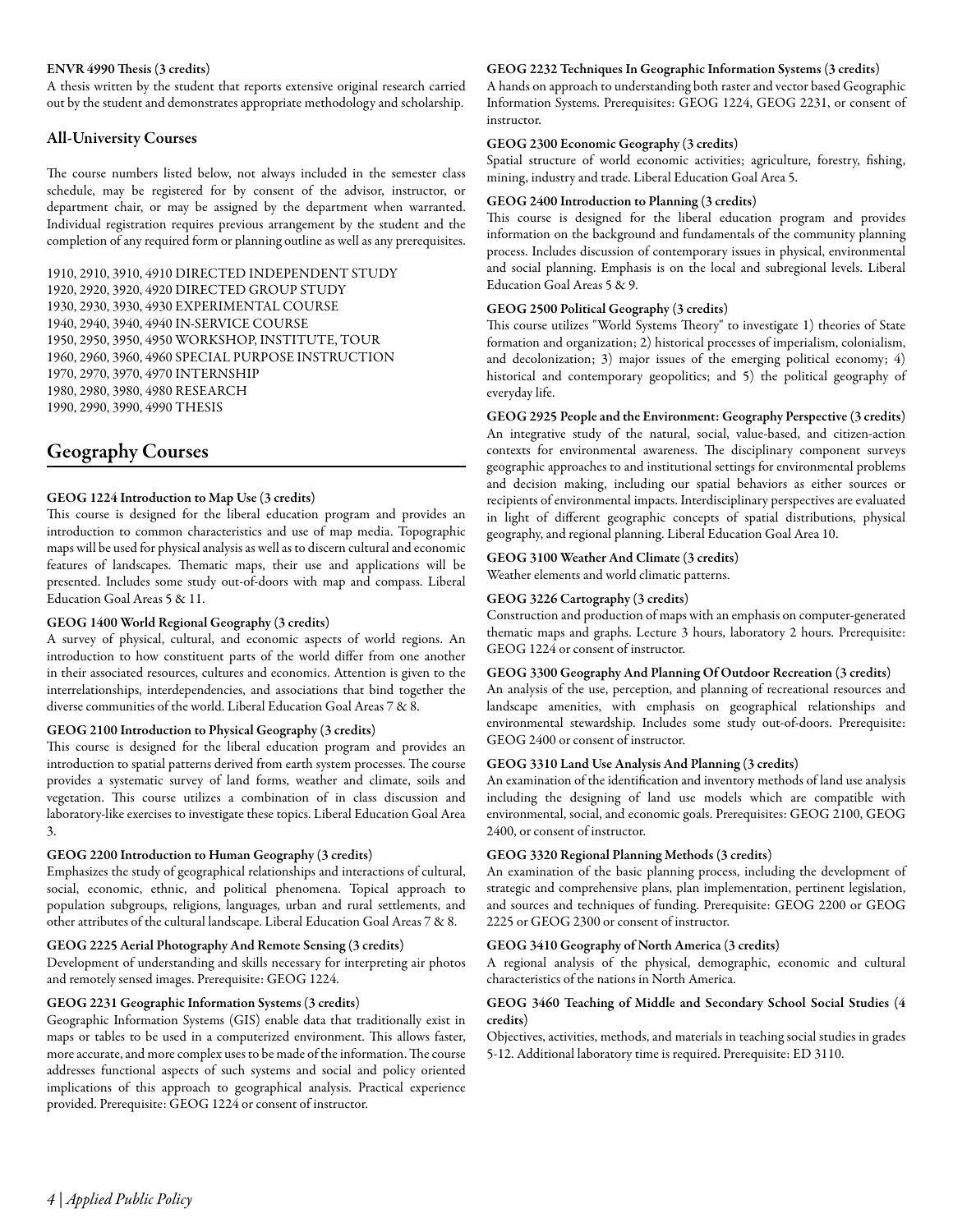# GEOG 3520 Site and Resource Analysis in Outdoor Recreation Planning (3 credits)

Techniques and methods in the location, analysis, evaluation, and design of sites. Emphasizes techniques and methods for planning and management of outdoor recreation. Focuses on identifying use potentials and impact limitations for outdoor recreation planning and management. Extensive out-of-doors study. Prerequisites: ENGL 2150 or ENGL 2152 or ENGL 3150 or ENGL 3177 or ENGL 3179, GEOG 3226, and GEOG 3300 or consent of instructor. (Might not be offered every year)

#### GEOG 3630 Conservation Biology (3 credits)

Methods and theory of conservation biology; species diversity, extinction rates, management of endangered species, and the economics of conservation strategies. Also BIOL 3630.

# GEOG 3800 Regional Geography (1-3 credits)

A regional and topical analysis of the cultural and physical features of a continent or major region of the earth. May be repeated provided different regions are involved. Note: Recommended for students in international studies, foreign languages, and for prospective teachers in the humanities or social studies.

#### GEOG 3810 Geography of Europe (3 credits)

A regional analysis of the cultural, economic, physical and landscape patterns of the European cultural region. NOTE: Recommended for students in Euro-Spring, International Studies, foreign languages, and prospective teachers. Liberal Education Goal Area 5.

#### GEOG 3820 Geography Of Asia (3 credits)

A geographic analysis of the physical, economic and cultural aspects of the Asia. NOTE: Recommended for students in international studies, foreign languages, and prospective teachers. Liberal Education Goal Area 8.

#### GEOG 3840 Geography of Africa (3 credits)

Despite persistent bias about it, Africa's cultural complexity, social dynamism, and political/economic struggle have tremendous relevance for the study of global trends at the start of the twenty-first century. The central purpose of this course is to demonstrate that relevance by investigating the cultural, historical, economic, and political dimensions of change in Africa.

# GEOG 4110 Advanced Physical Geography (3 credits)

Study of the origin and distribution of land-form assemblages with emphasis on the effects of weather and climate on morphology and hydrology. Systematic. Prerequisite: GEOG 2100 or consent of instructor.

#### GEOG 4120 Urban Geography (3 credits)

Functions and distribution of cities. Urban sizes, hierarchies, and external relations with the countryside. The central place and other theories of the spacing of cities. Internal structures and functions of cities, the growth of cities, urban slums, urban sprawl, and city planning. Systematic. Prerequisite: GEOG 2200 or consent of instructor.

#### GEOG 4190 Field Geography (3 credits)

Field studies of selected geographic problems. Prerequisite: GEOG 3226 or consent of instructor.

GEOG 4200 Quantitative Procedures In Geographic Investigation (3 credits) Techniques of computer-aided analysis and quantitative methods related to spatial problems. Introduction to geographic source materials. Systematic. Prerequisites: GEOG 3226 or consent of instructor.

#### GEOG 4210 The History and Development of Geographic Thought (3 credits)

Development of the discipline of Geography with emphasis on both the historical and recent developments in the field. Includes a critical analysis of writing of representative geographers. Note: Capstone course in the B.A. and B.S., option A. Prerequisite: Senior status geography major or minor.

# GEOG 4233 Advanced Geographic Information Systems (GIS) (3 credits)

Intermediate and advanced topics in geographic information science and spatial analysis using GIS software. Greater understanding of GIS theory, technology, and applications. Emphasizes software applications in producing various quantitative and thematic maps. Exercises focus on development, management, and analysis of GIS data. (Lecture/Lab) Prerequisites: GEOG 2231 and GEOG 2232.

# GEOG 4910 Directed Independent Study (4 credits)

Arranged individual study.

# GEOG 4970 Internship (4 credits)

Graded Satisfactory/Unsatisfactory only. Student internships may be either fulltime or part-time in a public or private agency appropriate to the degree objective. Internships consist of closely supervised periods of service that are arranged in advance of the course registration. Students should consult their advisor concerning prerequisites.

# GEOG 4990 Thesis (3 credits)

A thesis written by the student that reports extensive original research carried out by the student and demonstrates appropriate methodology and scholarship.

# All-University Courses

The course numbers listed below, not always included in the semester class schedule, may be registered for by consent of the advisor, instructor, or department chair, or may be assigned by the department when warranted. Individual registration requires previous arrangement by the student and the completion of any required form or planning outline as well as any prerequisites.

1910, 2910, 3910, 4910 DIRECTED INDEPENDENT STUDY 1920, 2920, 3920, 4920 DIRECTED GROUP STUDY 1930, 2930, 3930, 4930 EXPERIMENTAL COURSE 1940, 2940, 3940, 4940 IN-SERVICE COURSE 1950, 2950, 3950, 4950 WORKSHOP, INSTITUTE, TOUR 1960, 2960, 3960, 4960 SPECIAL PURPOSE INSTRUCTION 1970, 2970, 3970, 4970 INTERNSHIP 1980, 2980, 3980, 4980 RESEARCH 1990, 2990, 3990, 4990 THESIS

# Political Science Courses

# POL 1100 Understanding Politics (3 credits)

An introduction to the basic ideologies, concepts, processes and institutions of modern government and politics. Liberal Education Goal Areas 5 & 9.

#### POL 1200 Introduction to American Politics (3 credits)

An introductory survey to the institutions and actors, such as the media, interest groups, political parties, congress, and presidency of contemporary American government and politics. Liberal Education Goal Area 5 & 9.

#### POL 1300 Introduction to International Relations (3 credits)

Surveys various theories explaining the behavior of nation-states, the causes of war and peace as well as the role of multinational corporations and international organizations in international politics. Liberal Education Goal Areas 8 & 9.

#### POL 1400 Introduction to Comparative Politics (3 credits)

A comparative analysis of political systems and their functions in the context of unique cultures and histories. Liberal Education Goal Area 8.

#### POL 1500 Mock Trial (1 credit)

Through engaging in trial simulations in competition with teams from other institutions, students develop critical thinking and public speaking skills, as well as knowledge of legal practices and procedures.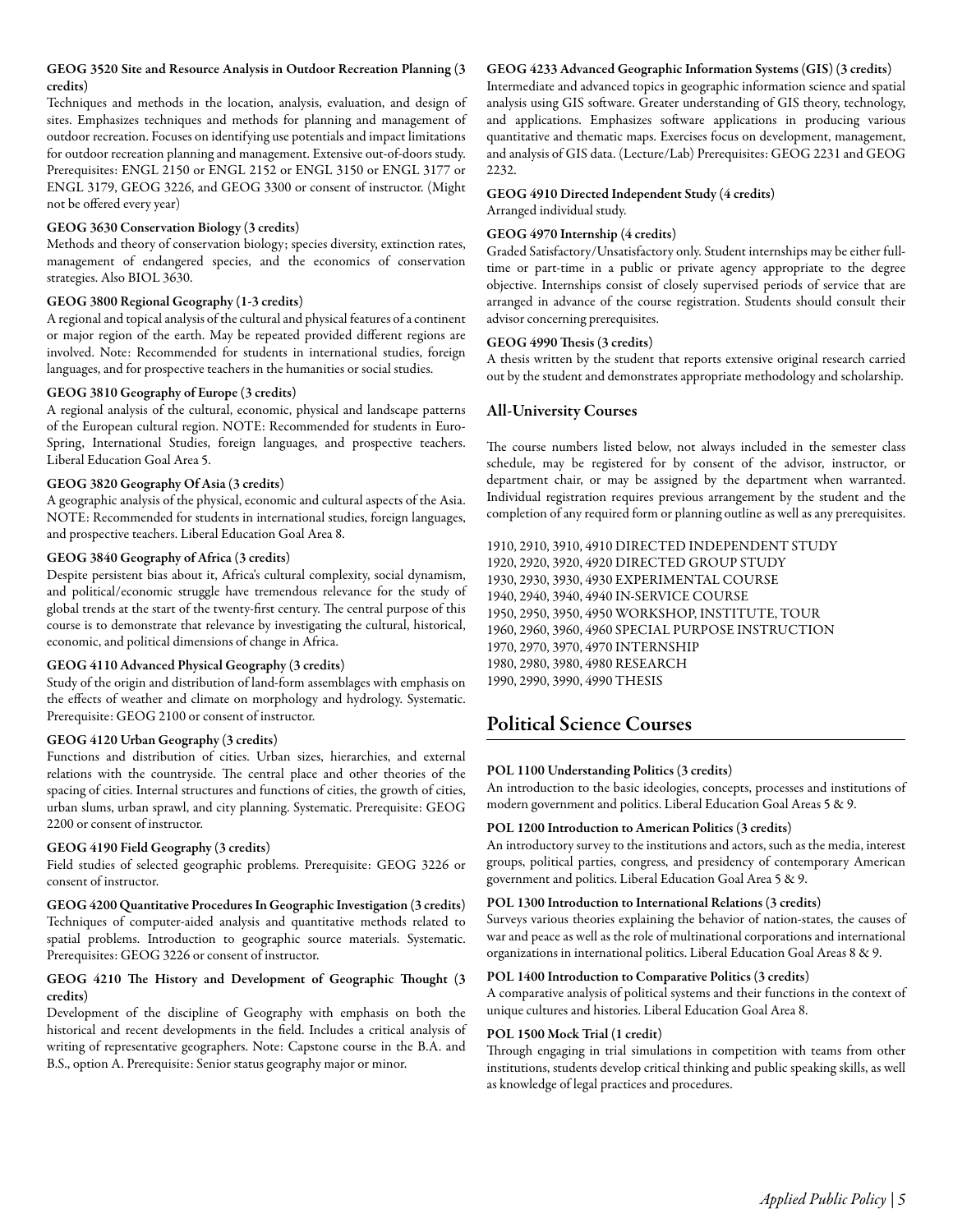# POL 2925 People and the Environment: Political Science Perspective (3 credits)

An introduction to political processes and institutions involved in making environmental policy. Might not be offered every year. Liberal Education Goal Area 10.

# POL 2953 Study-Travel, History and the Social and Behaviorial Sciences (1-6 credits)

Study Travel course in Political Science for Lib Ed Goal Area 5.

# POL 3100 American Foreign Policy (3 credits)

Traces the development of American foreign policy: its objectives, limitations, domestic and international factors influencing foreign policy. Prerequisite: POL 1300. (Might not be offered every year.)

# POL 3130 Asian Political Development (3 credits)

Course investigates the unique political and economic challenges facing the countries of Asia and South Asia. Prerequisite: POL 1400. (Might not be offered every year.)

# POL 3140 Canadian Politics (3 credits)

Explanation of Canada's history, political and economic systems, and regional variations within the nation-state. Special attention to political parties, ideologies, policy processes, and outcomes. (Might not be offered every year.)

# POL 3150 Topics in Political Science (1-3 credits)

Course explores underlying political dimensions of topical issues. (Might not be offered every year.)

# POL 3160 Comparative European Politics (3 credits)

Course includes an analysis of political structures and processes in Europe. The mechanisms of parliamentary governments, political parties, interest groups and ideologies are included. Prerequisite: POL 1400. (Might not be offered every year.)

# POL 3170 International Relations (3 credits)

The study of conflict and cooperation in international relations, the foreign policies of the great powers, international organizations, and the United Nations. Prerequisite: POL 1300. (Might not be offered every year.)

# POL 3180 International Law and Organization (3 credits)

Explores the role of international organizations such as the United Nations, economic alliances, international law, and regional consolidation in international politics. Prerequisite: POL 1300. (Might not be offered every year.)

# POL 3190 International Political Economy (3 credits)

Analyzes how economic policy decisions are made within and between countries and the effect those decisions have on affected interests in domestic and international politics. Prerequisite: POL 1300. (Might not be offered every year.)

# POL 3200 Minnesota Politics (3 credits)

Using Minnesota politics as a central focus, the role of and function of state and local governments in the context of American federalism is examined. Prerequisite: POL 1200. (Might not be offered every year.)

# POL 3210 Public Administration (3 credits)

An introduction to the field of public administration. Emphasis is on the political dimensions of management in the public sector. Prerequisite: POL 1200. (Might not be offered every year.)

# POL 3230 Environmental Politics (3 credits)

Surveys the dynamics of the policy process that produce our environmental policies. An analysis of actors, institutions, and organizations that shape U.S. environmental law and policy. Prerequisite: POL 1200 or consent of instructor. (Might not be offered every year.)

# POL 3240 Political Analysis (3 credits)

Examines the application of political science research methodology to current questions of politics and public policy. Prerequisite: SOC 3001 or consent of instructor.

# POL 3400 Political Theory (3 credits)

This course surveys the development of western political thought. Included is an examination of some of the ideas and values associated with major social and political movements in Europe and the United States. Topics will vary and may include liberalism, conservatism, populism, democracy, communism, nationalism, fascism, environmentalism, realism, and feminism. POL 1100 or consent of instructor. (Might not be offered every year.)

# POL 3410 Legislative and Executive Relations (3 credits)

Explores the legislative process by analyzing the motives and evolving legislative styles of legislators in relation to the evolution and powers of the modern presidency and executive establishment. Prerequisite: POL 1200. (Might not be offered every year.)

# POL 3420 Campaigns and Elections (3 credits)

Includes analysis of the congressional and presidential electoral process, including the role of political parties, interest groups, and the media. Prerequisite: POL 1200. (Might not be offered every year.)

# POL 3910 Directed Independent Study: Student Leadership (1 credit) Directed Independent Study

# POL 3970 Internship (3 credits)

Graded Satisfactory/Unsatisfactory only. Student internships may be either fulltime or part-time in a public or private agency appropriate to the degree objective. Internships consist of closely supervised periods of service that are arranged in advance of the course registration. Students should consult their advisor concerning prerequisites.

# POL 4100 Political Inquiry (3 credits)

Students will learn the theory and practice of quantitative political analysis through the completion of original research projects. Prerequisites: SOC 3001. May not be offered every year.

# POL 4200 Constitutional Law (3 credits)

An examination of legal interpretations of the constitution regarding the separation of powers and the Bill of Rights. Prerequisite: POL 1200. (Might not be offered every year.)

# POL 4500 Thesis and Career Preparation (3 credits)

This is a senior year capstone course. In a seminar format, students discuss progress on their individual research projects and develop career plans and skills. Prerequisite: POL 4100 or consent of instructor.

# All-University Courses

The course numbers listed below, not always included in the semester class schedule, may be registered for by consent of the advisor, instructor, or department chair, or may be assigned by the department when warranted. Individual registration requires previous arrangement by the student and the completion of any required form or planning outline as well as any prerequisites.

1910, 2910, 3910, 4910 DIRECTED INDEPENDENT STUDY 1920, 2920, 3920, 4920 DIRECTED GROUP STUDY 1930, 2930, 3930, 4930 EXPERIMENTAL COURSE 1940, 2940, 3940, 4940 IN-SERVICE COURSE 1950, 2950, 3950, 4950 WORKSHOP, INSTITUTE, TOUR 1960, 2960, 3960, 4960 SPECIAL PURPOSE INSTRUCTION 1970, 2970, 3970, 4970 INTERNSHIP 1980, 2980, 3980, 4980 RESEARCH 1990, 2990, 3990, 4990 THESIS